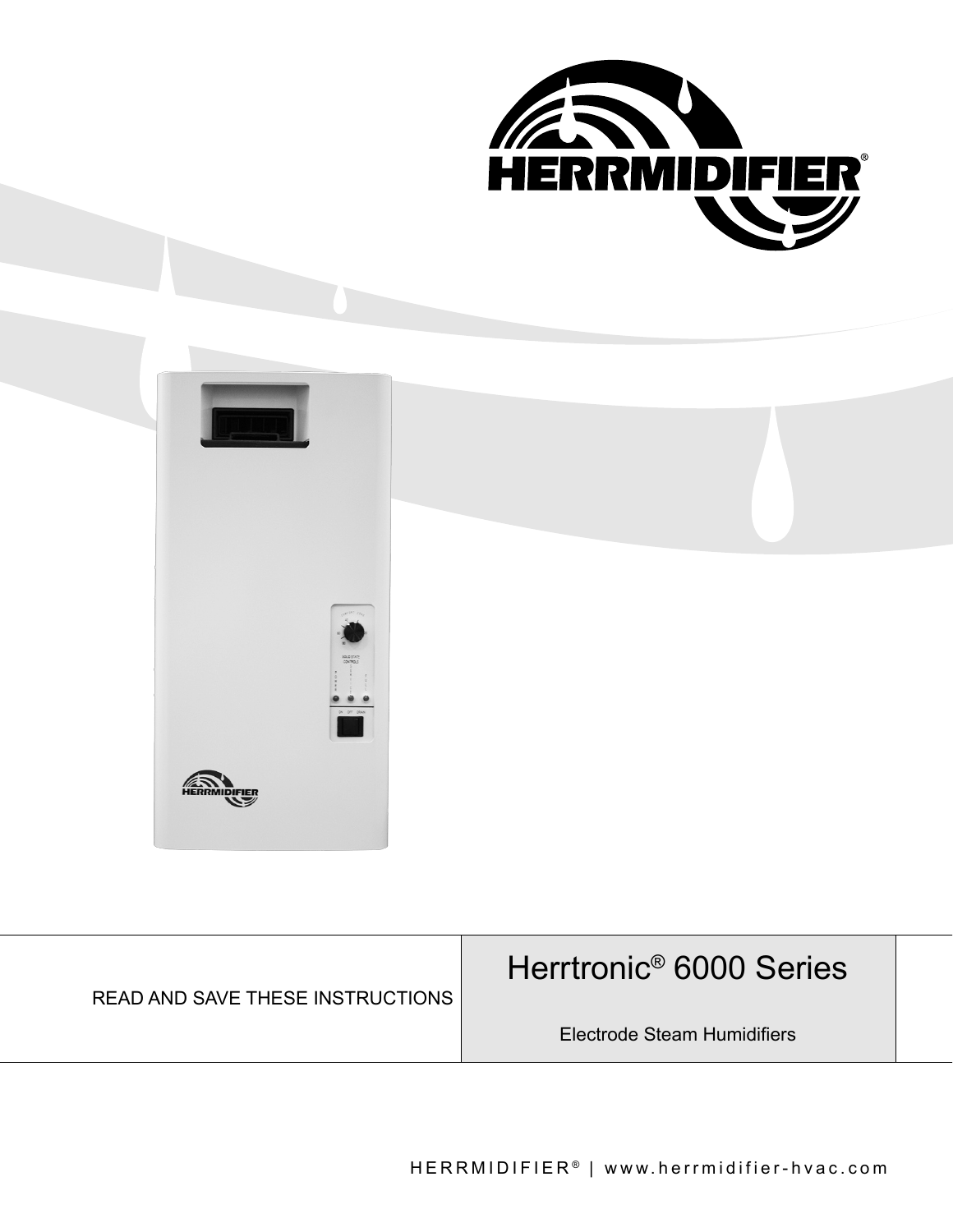# **TABLE OF CONTENTS**

### **SECTION I WARRANTY**

|--|

## SECTION II UNIT OPERATION

### SECTION III INSTALLATION INSTRUCTIONS

### SECTION IV OPERATING INSTRUCTIONS

### SECTION V TROUBLESHOOTING GUIDE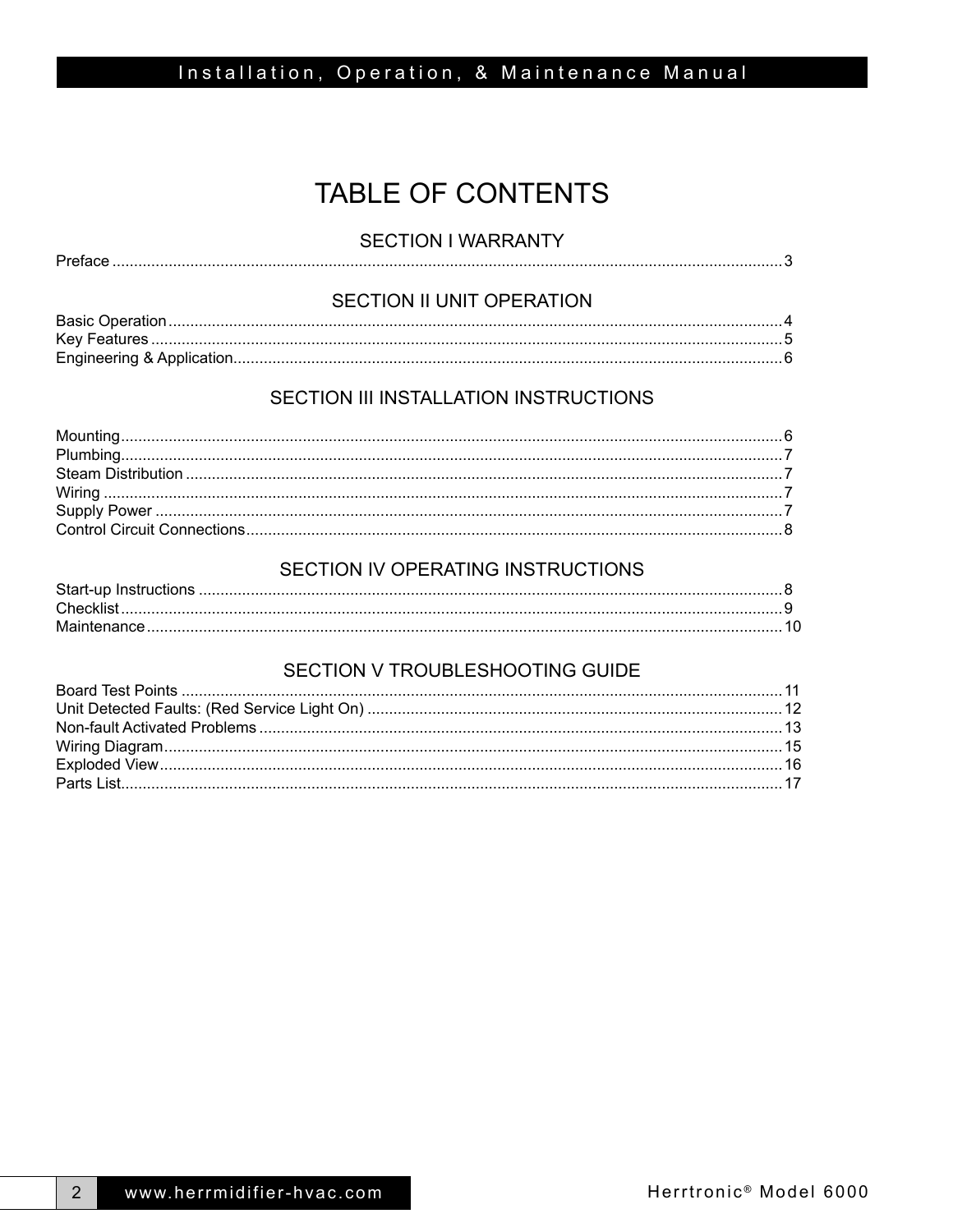### **SECTION I WARRANTY**

#### **Warranty**

- 1. HERRMIDIFIER warrants to the buyer or any user during the duration of the Warranty that the humidifier described in this manual will be free from defects of material and workmanship for a period of two (2) years from the date of shipment.
- 2. For this Warranty to be effective, this humidifier must be installed, operated and maintained in accordance with the Installation Instructions, Operations and Maintenance Manual(s) supplied with the humidifier.
- 3. In the event of a defect or malfunction in this product during the Warranty Period, user may contact the Customer Service Department or their HERRMIDIFIER Representative for a Customer Relations Management (CRM) number. Items tagged (on the outside of the box) with this number may be returned to HERRMIDIFIER for replacement. Incidental expenses such as cost of transporting the humidifier to HERRMIDIFIER or labor associated with removal/replacement of the parts shall be paid by the user. Upon completion of the reconditioning, the humidifier will be returned at no cost to the user. Items returned without a CRM number will not be accepted!
- 4. Every 6000 series steam generating humidifier contains a plastic steam generating cylinder which is to be considered a routinely disposable part to be changed at regular maintenance intervals at the user's expense. This steam generating cylinder is not covered by this Warranty. If, after the installation of your 6000 humidifier, you feel the steam generating cylinder is not operating normally, you should contact HERRMIDIFIER with an explanation of the problem. However, in the continuing operation of the humidifier, replacements of this part are your responsibility as part of routine maintenance.
- **5. This Warranty does not cover field labor for repairs to this humidifier or any special, indirect or consequential damages.** Some states do not allow the exclusion or limitation of incidental or consequential damages, so the above limitation may not apply to you.
- 6. If, after a reasonable number of attempts to do so, HERRMIDIFIER is unable to remedy any defects or malfunctions in this humidifier, then the user may elect either a replacement of such product or part which may be defective without charge or a refund of the buyer's original purchase price.

7. This Warranty gives you specific legal rights, and you may also have other rights which vary from state to state.

### **NOTE**

**Water quality plays a vital role in the performance and maintenance requirement of any humidifier. Adjustments to the circuit board may be necessary based on the incoming water quality. See pages: 11-14.**

**Performance problems associated with water quality are not warranty issues!**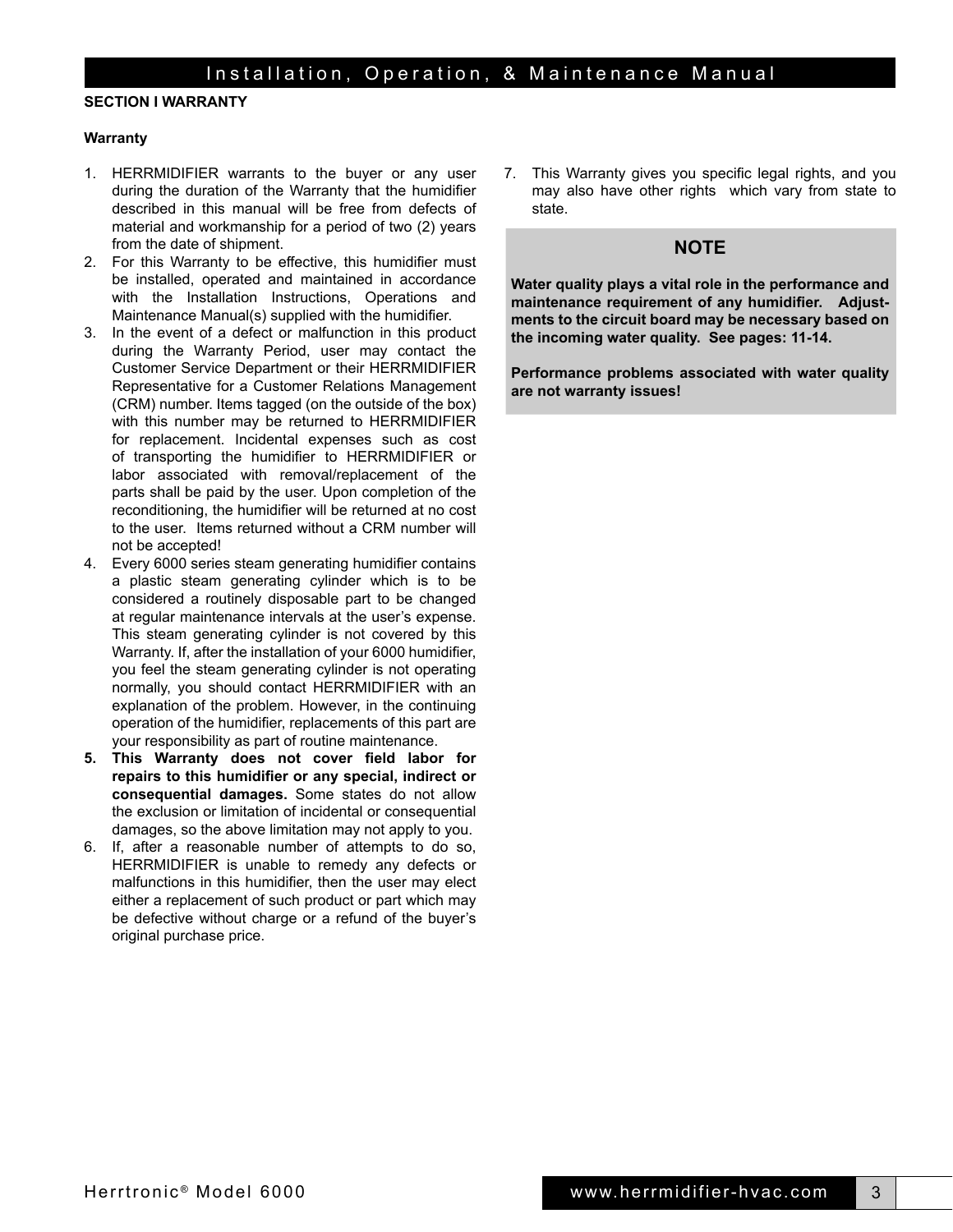### **SECTION II UNIT OPERATION**

#### **Basic Operation**

Controlled humidification requires a very precise control system. The 6000 utilizes a solid state control to monitor performance and maintain humidity. The humidifier evaluates the operation and alerts the operator to problem conditions and prevents undesirable operation.

On initial start-up or a call for humidity, the humidifier will attempt to fill to its full load amp rating. The unit will not necessarily have a full cylinder of water. Water level depends on the conductivity of the water. The more conductive the water, the more current that can be passed through the same volume of water.

If the water is not conductive enough to allow the unit to reach full load amps (full capacity) on the initial fill, the cylinder full light will indicate a full cylinder condition. The unit will operate in this mode with repetitive fill and boil cycles until the unit has concentrated enough minerals in the water to reach the rated amp level.

Once full load amp (FLA) has been reached, the fill valve will shut off. The unit will now compare the rate of change of amp draw to a time cycle.

If the water in the cylinder is mineral laden and hence very conductive, a drain cycle will be initiated.

After the drain cycle and/or the time cycle is completed, the unit will refill and start the process over.

These cycles will repeat until:

- •The call for humidity is satisfied.
- •The cylinder is used up.
- •A fault condition occurs.

On initial start-up, if the water is not conductive enough for the unit to reach FLA, the water will stop filling when the water reaches the cylinder full electrode. Once the unit has entered a cylinder full condition it will operate with fill and boil cycles only. By eliminating the drain cycle, the water conductivity will be increased by producing pure steam and leaving the minerals behind. The increased mineral levels will raise the conductivity allowing the humidifier to draw sufficient amperage to achieve FLA. Normal operation will then commence.

As the electrodes in the cylinder are coated with minerals, the water level will slowly increase to the cylinder full level. Concentration of coating on electrodes will no longer allow the unit to reach FLA. After a period of time, the unit will display the red "Service" light indicating the need to change the cylinder.

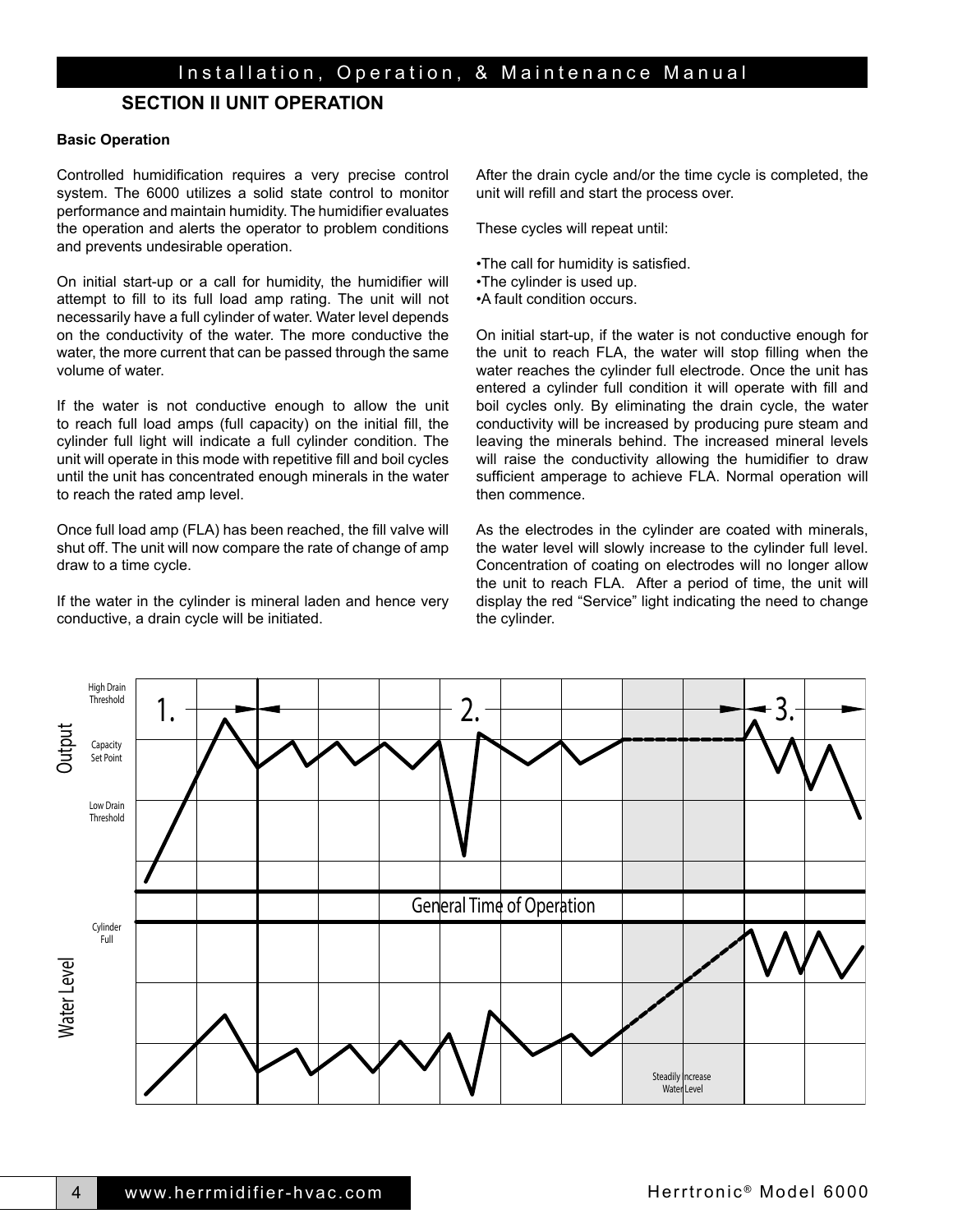### **Key Features**

#### **Adjustable Setpoints (See Figure 7, Page 11)**

#### **Capacity**

- Range =  $50 100\%$
- Preset at 100% for 6000-1
- Preset at 50% for 6000-2

#### **Low Drain Threshold**

- Range =  $50 100\%$
- Preset at 90%

#### **Cycle Time**

- Range = 30-180 seconds
- Preset at 60 seconds

### **Faults:**

#### **Overcurrent**

- 138% of Rated Current
- System Shutdown

#### **Fill System**

- Fill valve open for 6 hours without achieving capacity setpoint or cylinder full
- System Shutdown

#### **End of Cylinder Life**

- 6 hours of operation while on cylinder full without achieving capacity setpoint.
- System Shutdown
- **• Operation using water of less than 100 micromho is not recommended.**
- **• Typically 500-2000 hours of cylinder operation can be obtained. Your actual cylinder life may be higher or lower depending on the exact composition of your water supply.**

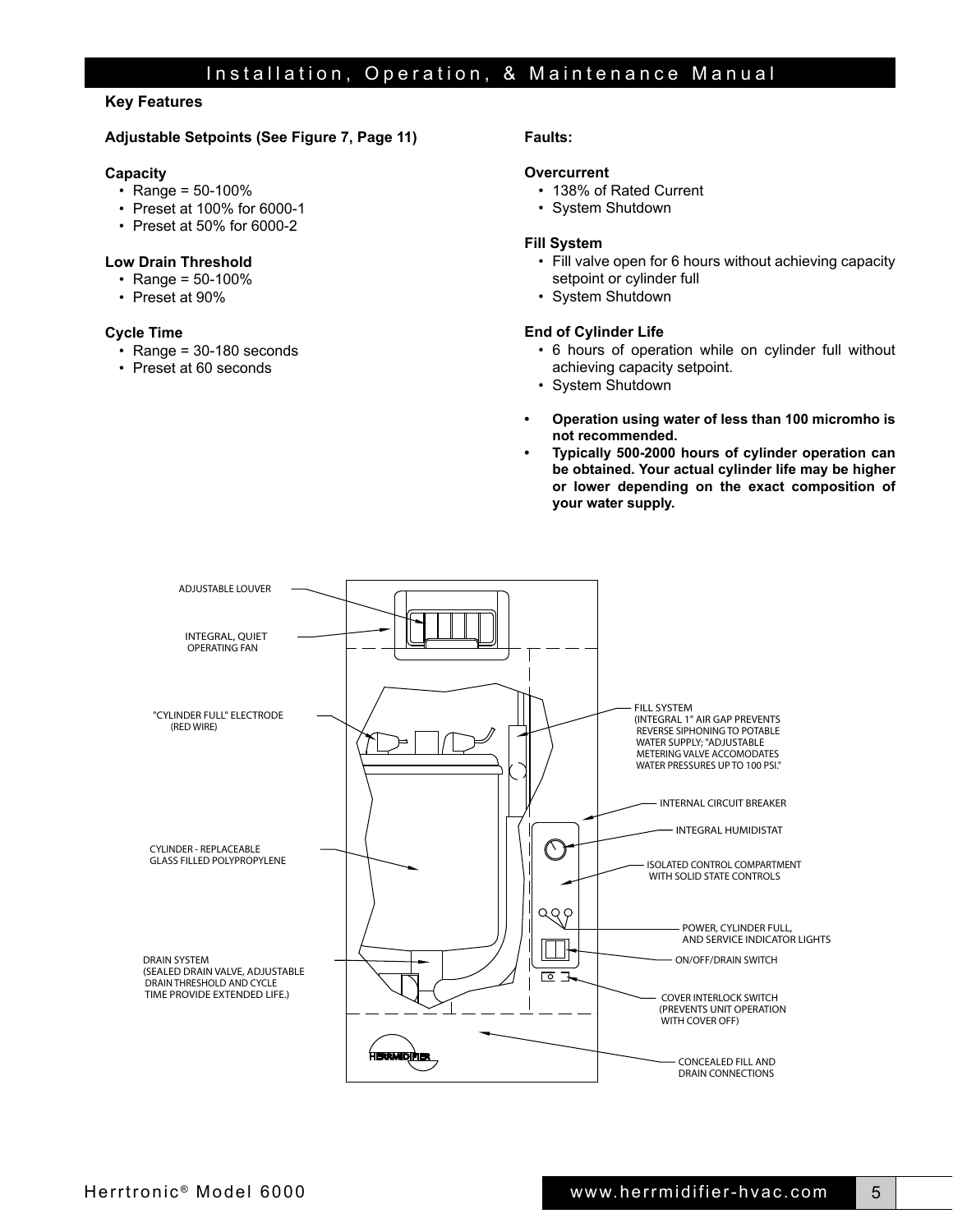#### **Engineering and Application**

The HERRMIDIFIER 6000 Series Steam Humidifiers can be applied in a variety of applications. The simplest application is to utilize the model with the built-in blower package. The steam generated by the unit is distributed into the conditioned space by the built-in blower package (Figure 1).



Figure 1

Allowable Operating Conditions:

Ambient Temperature: 40°F (4°C) to 120°F (50°C) Ambient Relative Humidity: 0% to 90% (non-condensing) Line Voltage: -15% to +10% of Nominal Frequency: 50/60 HZ. Water Supply Pressure: 20 psi – 100 psi.

#### **SECTION III INSTALLATION INSTRUCTIONS**

#### **Mounting**

The cabinet is designed to safely contain the working components of the HERRMIDIFIER 6000 series humidifier and dissipate heat to protect the electronics. Locate humidifier in a manner to allow routine inspection and any necessary maintenance. DO NOT install the unit above false ceilings or around valuable property, where a malfunction could cause damage. Correct positioning of the humidifier is important to allow for proper operation and easy maintenance. Minimum clearance around the cabinet should be maintained as follows:

|               | <b>Minimum Clearances</b><br><b>Around Cabinet</b> |
|---------------|----------------------------------------------------|
| Left          | 6"                                                 |
| Right         | 12"                                                |
| Top           | 18"                                                |
| <b>Bottom</b> | 12"                                                |

Remove foam packing from top of cylinder. Four lag bolts, (2) 5/16" and (2) 1/4", are supplied with the 6000 unit. Install the top two lag bolts (5/16") according to the dimensions in Figure 2. Hang the unit on the wall, and then install the bottom two lag bolts (1/4") and secure all four bolts. Be sure the unit is level and mounted directly to the wall to wood studs at least 2" thick (or equivalent). Operating weight: 35 lbs.



Figure 2

#### **WARNING!**

**Do not mount any controls inside the unit or tap power from any location in the unit, except as stated in these instructions. Do not place objects near the cabinet. Do not attach to dry wall without studs. At least one 5/16" and one 1/4" lag bolt must be located on a stud.**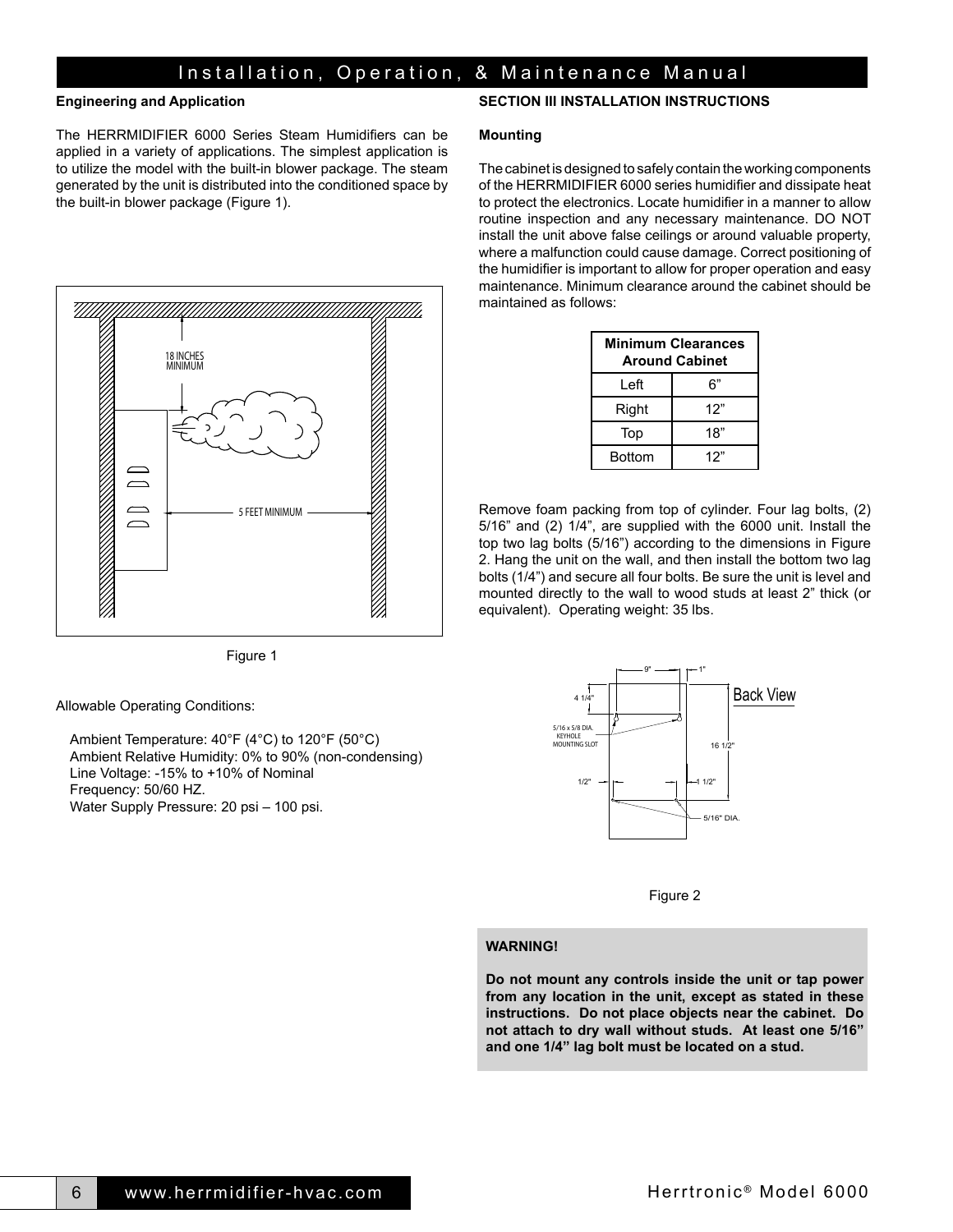#### **Plumbing**

To make the necessary connections for water fill and drain, the following steps are required: (refer to Figure 3 for locations)

- 1. Install external shutoff valve between the water supply and the humidifier for ease in servicing the unit.
- 2. Connect water supply to the 1/4' compression fitting on the bottom of the cabinet.

### **CAUTION!**

**Do not use reverse osmosis or demineralized water treatment without first consulting the factory. This water may not be sufficiently conductive to allow proper operation. Consult factory if water is outside the range of allowable conductivities. Do not use hot water.**

- 3. Connect the 3/4" tube from the accessory pack to the drain reservoir. Cut the tube to the length necessary to reach the drain.
- 4. Insert the other end of the tube into a minimum 6" vertical length of the 1-1/4" minimum I.D. drain line. The balance of the drain line should be 1" I.D. minimum with a minimum 1/8" per foot slope. (See Figure 3.)

#### **WARNING!**

**If the drain line is exposed, it is recommended that it be insulated for safety. Do not use PVC drain line unless "Drain Tempering" is enabled.**

#### **NOTE:**

**Inlet water pressure must be in the range of 20-100 psig. Consult the factory if you are outside this range. Softened water may be used but requires that the low drain threshold be adjusted. Drain water can be tempered to lower its temperature.**



Figure 3

#### **Steam Distribution**

The 6000 Series Steam Humidifier with the built-in blower pack should be mounted a minimum of 18" from the ceiling. There should also be 5 feet of horizontal clearance in front of the unit to prevent steam from condensing on obstructions (See Figure 1). There is an adjustable louver to adjust the direction of the steam plume.

#### **WARNING!**

**Do not adjust this louver to extreme angles as it will restrict the airflow causing condensation to form around the steam distribution manifold.**

#### **WARNING!**

**Locate away from areas where people can walk into the steam path.**

#### **Wiring**

All field wiring should be routed up through the knockout in the bottom panel or in the back of the unit.



FIgure 4

#### **Supply Power**

- 1. Ensure that minimum circuit ampacity is 15 amps.
- 2. Terminals are provided in the electrical compartment for field connection of the main power supply legs (single phase) and a ground wire.
- 3. Install external overcurrent protection and provide wiring in accordance with the NEC, state and local codes.
- 4. Power supply must be "clean": free of spikes, surges and sags: -15% to +10% of nominal.

#### **Electrical Characteristics**

| Capacity    | Steam Output |          |
|-------------|--------------|----------|
| $Lbs.$ / hr |              |          |
| Kg / hr     | 1.8          | 3.6      |
|             |              | Input KW |
|             | 1.33         | 2.66     |
| Volts/Ph:   | Amps         |          |
| 120/1       | 11.8         | N/A      |
| 230/1       | 5.9          | 11.8     |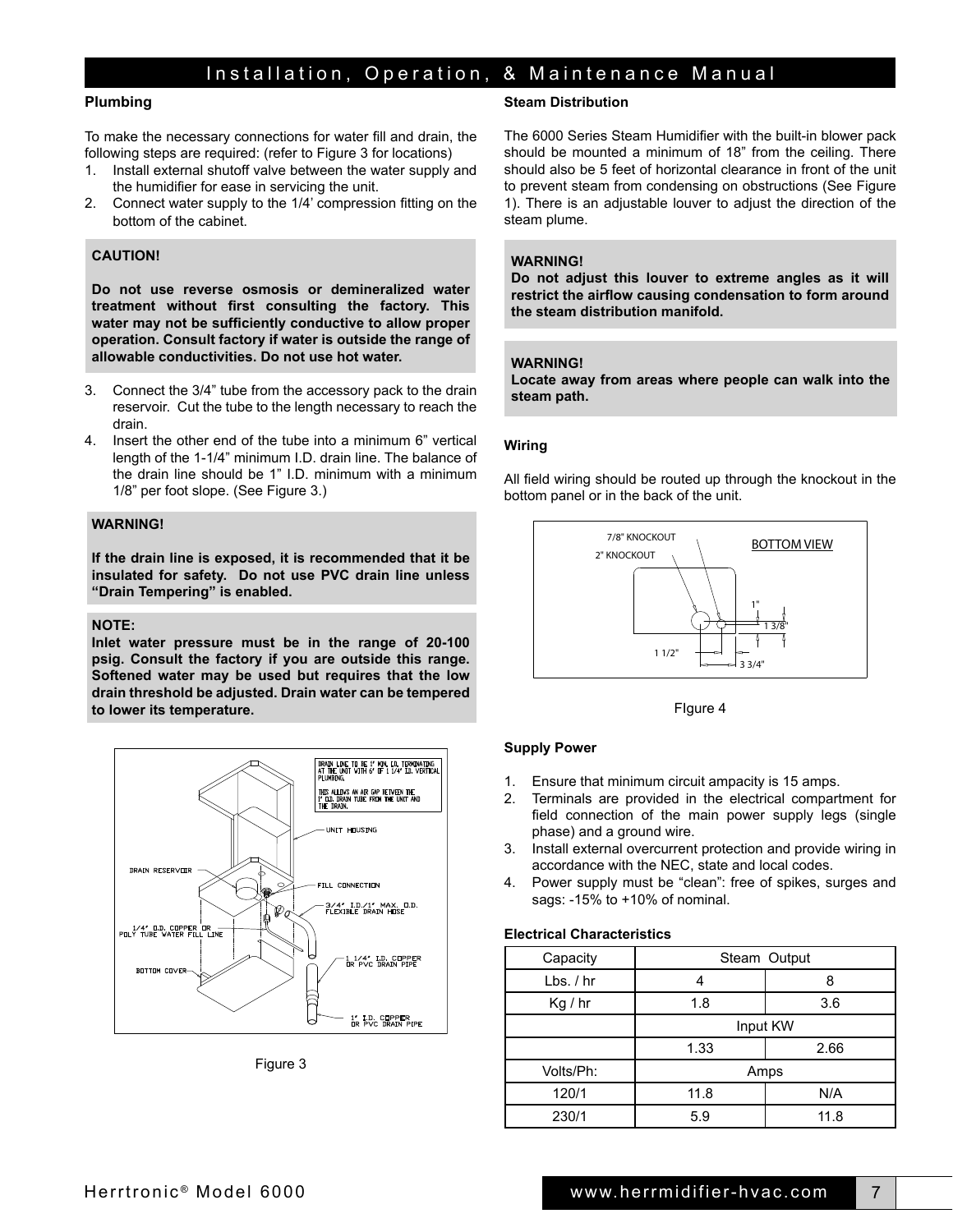#### **Control Circuit Connections**

#### **WARNING!**

**Do not install any controls inside the HERRMIDIFIER 6000 cabinet. Installations of any extraneous devices inside the electrical compartment may cause erratic behavior of the circuitry and will VOID the warranty.**

The 6000 units with built-in blowers require no external control wiring since the humidistat is built-in.

#### **SECTION IV OPERATING INSTRUCTIONS**

#### **Start-up Instructions**

- 1. Check that the humidifier is properly mounted and level.
- 2. Check that the water fill and drain are properly connected. 3. Check that the correct voltage and amperage service are
- supplied. 4. With power off, double check all electrical connections and plumbing connections to ensure that they did not loosen during shipment.
- 5. With the "on-off-drain" switch in the "off" position, and the control humidistat at its lowest setting, turn on the main disconnect. The contactor should remain deenergized and the power light should remain "off". Place the "on-offdrain" switch in the "on" position and the power light should illuminate.
- 6. Turn the control humidistat up to its highest setting. The contactor should pull in.
- 7. After approximately a 5 second delay, the fill valve energizes and water begins to fill the cylinder to the preset amp level or cylinder full condition, depending on the incoming water supply. When starting up the unit, it is best to put an amp clamp on the power leg that passes through the toroid transformer. Ensure that the humidifier fills to "cylinder full" (approximately 1.5" from the top of the cylinder), or that the amperage reaches the data plate maximum and the fill valve de-energizes.

#### **NOTE:**

**If upon initial start-up of this humidifier the cylinder is slow in heating and/or the service light continues to come on, drain the cylinder to 1/4 full. Turn off power at breaker, obtain some Alka-Seltzer tablets and crumble 1/2 of one tablet (Alka-Seltzer) into the grey fill tee. Change the middle blue dial on the left side of the circuit board, R18, from 90% to 87%. Then turn the breaker on and run the unit. If you have had to use these this step on a 240V unit (6000-2,4), it is advisable that you order a GT-176-1 replacement cylinder rather than the standard replacement cylinder in the future so this procedure will not need to be repeated. Upon receipt of the GT-176-1 cylinder, adjust the dial, R18, on the circuit board back to 90%.**

- 8. All units are equipped with a drain tempering feature which mixes cold fill water with the hot drain water to protect drain piping. Depending on your fill water pressure, some adjustment of the fill metering valve may be necessary to ensure drain water of less than 140°F. (See Figure 5.) To deactivate, remove diode from socket CRI8 from circuit board. (See Figure 7.)
- 9. Reset control humidistat to its desired settings. Typical control humidistat settings are 30-40%.

#### **NOTE:**

**The capacity of the humidifier can be adjusted between 50% and 100% of the maximum level by adjusting the capacity adjustment potentiometer (labeled R39) on the main circuit board. All units are set from the factory to produce 4 lbs/hr. If the psychrometric conditions permit, the 6000—2 may be increased to 8 lbs/hr by adjusting R39 from 50% to 100% capacity. Refer to Figure 7.**

#### **CAUTION!**

**Inadequate airflow may allow humidity to collect in areas causing condensation.**



VIEW IN FROM RIGHTSIDE OF UNIT Figure 5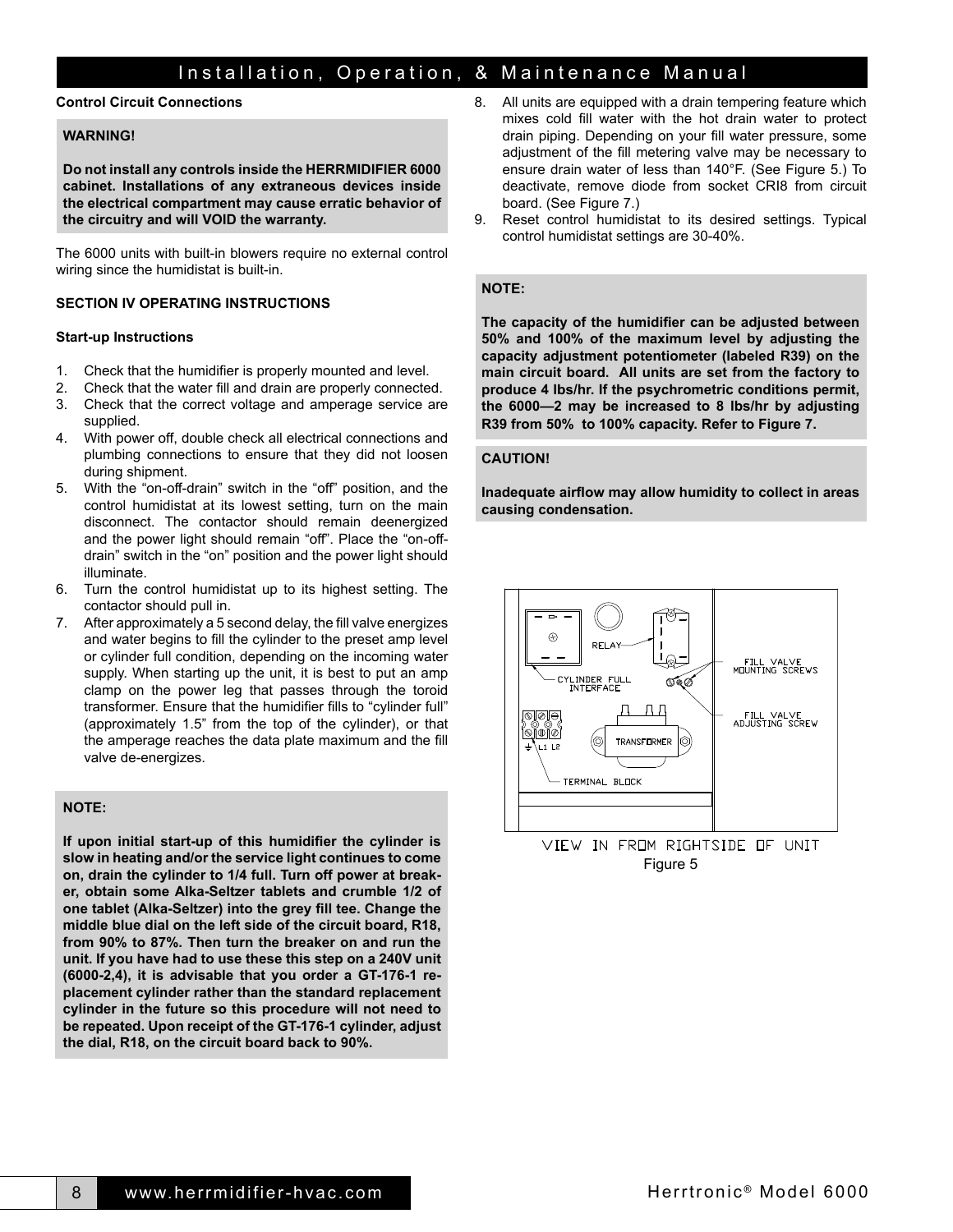**Installation Checklist**



#### **NOTE:**

**The HERRMIDIFIER 6000 Humidifier checklist is provided to help the installer ensure a successful installation. If further assistance is needed from the HERRMIDIFIER representative or the factory, the checklist is expected to be completed. If a job site visit is required from the HERRMIDIFIER representative or the factory, and the checklist has not been accurately completed, additional charges may be applied by the individual(s) representing HERRMIDIFIER. If the visit uncovers a component malfunction, the parts will be replaced under warranty.**

\_\_\_\_\_\_\_\_\_\_\_\_\_\_\_\_\_\_\_\_\_\_\_\_\_\_\_\_\_\_\_\_\_\_\_\_\_\_\_\_\_\_\_\_\_ \_\_\_\_\_\_\_\_\_\_\_\_\_\_\_\_\_\_\_\_\_\_\_\_\_\_\_\_\_\_\_\_\_\_\_\_\_\_\_\_\_\_\_\_

\_\_\_\_\_\_\_\_\_\_\_\_\_\_\_\_\_\_\_\_\_\_\_\_\_\_\_\_\_\_\_\_\_\_\_\_\_\_\_\_\_\_\_\_\_ \_\_\_\_\_\_\_\_\_\_\_\_\_\_\_\_\_\_\_\_\_\_\_\_\_\_\_\_\_\_\_\_\_\_\_\_\_\_\_\_\_\_\_\_

Project Name Checklist completed by

Humidifier Installer (Company) Checklist completion date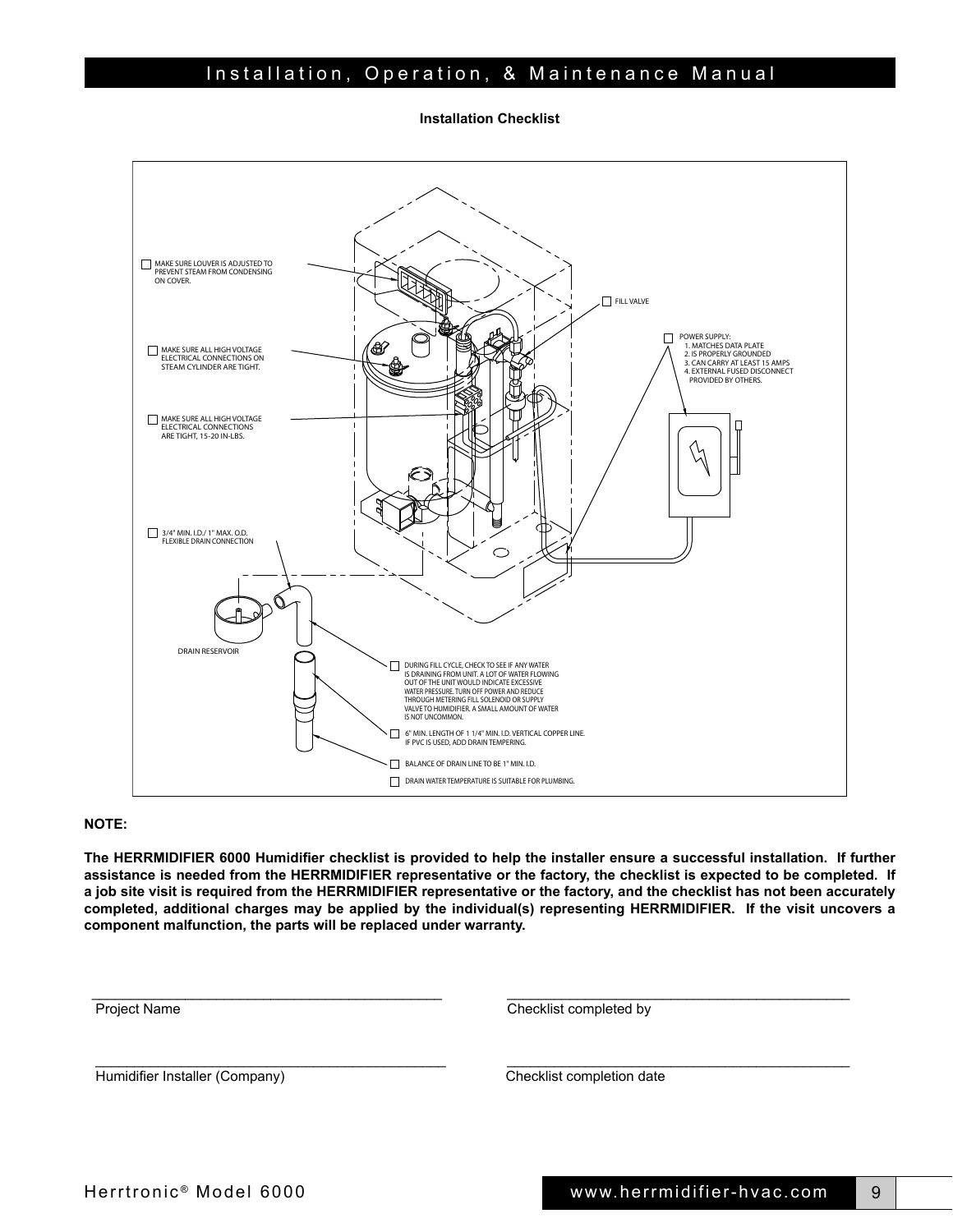#### **Maintenance**

To maintain output, the water level in the cylinder will slowly move upwards, exposing new electrode to the water as the electrodes become coated with minerals. Eventually, all of the usable electrode surfaces will be coated and the cylinder will be full of water. At this point, the output will begin to drop and the red "service" light will come on. The unit will shutdown. This indicates the need to change the cylinder, typically 500-2000 hours of operation, depending on the quality of the fill water supply.

#### **To replace the cylinder**

- 1. Drain cylinder completely using the 'on-off- drain" switch.
- 2. Turn off power to the unit at the external disconnect. Disconnect electrode power wires (#38 & #39) and cylinder full electrode wire (#29) from the cylinder. These connections are 1/4" quick connects. (See Figure 6B, 6C, & 6D.)
- 3. Disconnect 1" hose at top of cylinder.
- 4. Remove cylinder, clean out the drain cup and insert the new

cylinder. Be sure that "o" ring is in place on the cylinder fill/ drain port prior to installation. (See Figure 6A.) New o-ring is included with each replacement cylinder.

- 5. Clean and check both the fill and drain valves while servicing the unit.
- 6. Check the strainer. If it is dirty or restricting the waterreplace it.
- 7. Install cylinder in unit by pushing downward with a slight twisting motion, while ensuring proper orientation of cylinder within cabinet.
- 8. Reconnect electrode power wires (#38 & #39) and cylinder full electrode, wire (#29). Make sure that all electrical connections are securely tightened. (See Figures 6B, 6C, & 6D.)
- 9. Follow cold start-up instructions on page 8. Monitor amp draw for several cycles. .

#### **Extended Shutdown**

Always drain cylinder completely if unit will be off for an extended period of time. This will preserve the life of the cylinder.







Figure 6C







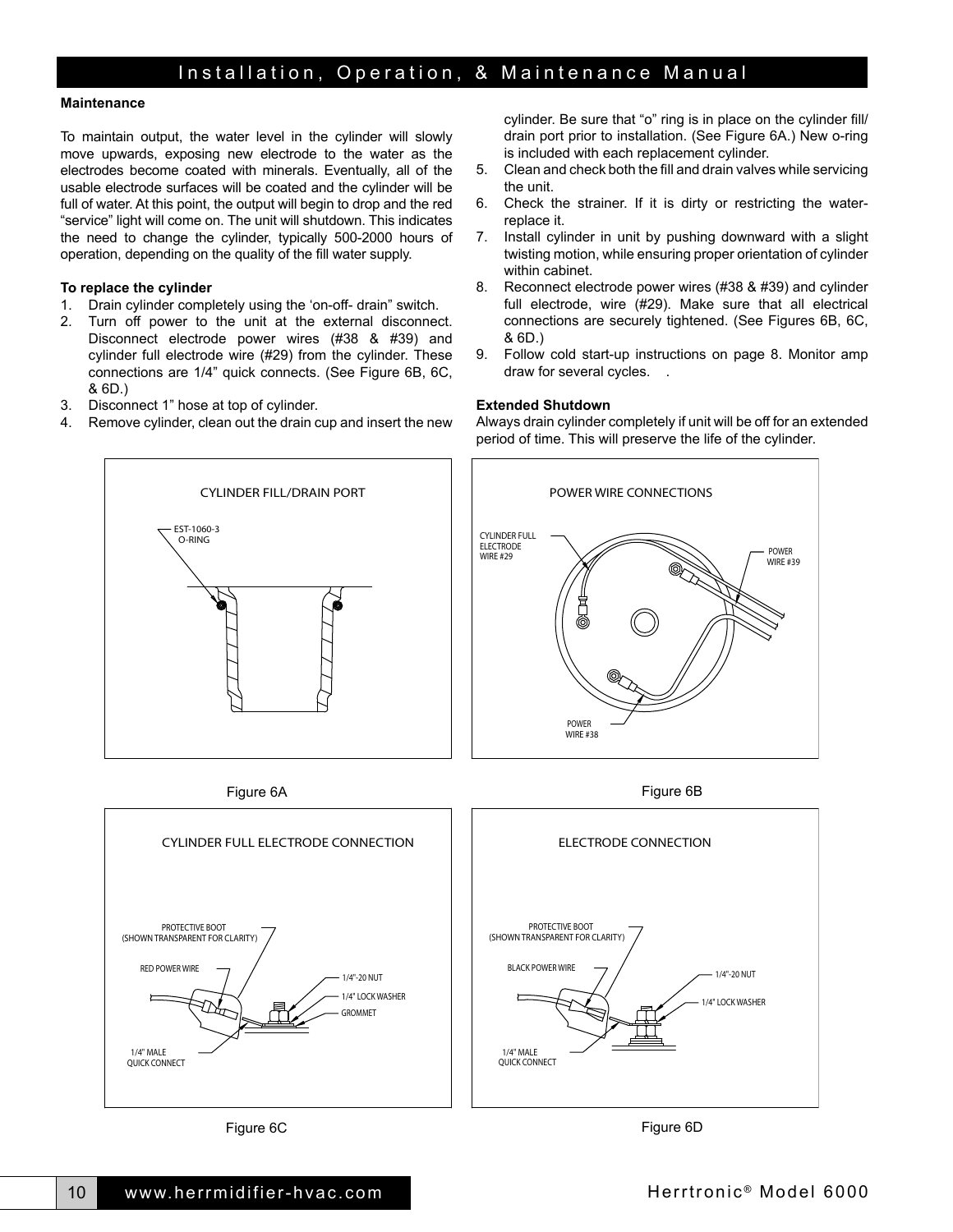#### **SECTION V TROUBLESHOOTING GUIDE**

All HERRMIDIFIER 6000 Series Humidifiers are manufactured under strict quality control and are subjected to a complete operational test before shipment. All circuit board adjustments are made at the factory and should not be adjusted beyond the guidelines set in this troubleshooting guide without first consulting a factory representative. The following information is for your help and reference. If you still experience difficulty after trying these remedies, contact your HERRMIDIFIER representative.

#### **WARNING!**

**The HERRMIDIFIER 6000 Series Electronic Steam Humidifier cabinet was designed to house and shield the components from outside interference. Absolutely NO other components may be mounted inside or be electrically tapped into the humidifier without HERRMIDIFIER's express written permission. Failure to heed this warning will void your warranty.**

#### **TEST POINTS**

Each circuit board (See Figure 7) features three test points to aid in the troubleshooting process. Each of these test points works on a 0-4 VDC scale. "0 VDC" = 0%. "4 VDC" = 100%. All readings are between the test point and ground (Molex J1, terminal 11 [far right of molex connector, wire #11).

Test Point #1:

Provides exact reading of drain threshold setting.

Test Point #2: Provides circuit board reference voltage. Should always read 4 VDC +/-2%.

#### Test Point #3:

Provides actual percentage of output. For example, a unit running at 80% of maximum output would have a Test Point #3 to ground reading of 3.2 VDC.

#### **Maximum Capacity Setpoint**

The potentiometer labeled "R39" located in the top left-hand corner of the board allows adjustment of the unit's capacity in the range of 50-100% of maximum.

#### **Circuit Board Settings**

| <b>Models</b>                                          | <b>Time Cycle</b><br><b>R23</b> | <b>Low Drain</b><br>Setting, R18 | Capacity,<br><b>R39</b> |
|--------------------------------------------------------|---------------------------------|----------------------------------|-------------------------|
|                                                        | <b>Standard Settings</b>        |                                  |                         |
| All                                                    | 60 sec                          | 90% at 3.6V                      | 100% at 4V              |
| <b>High Conductivity Settings (&gt; 1000 micromho)</b> |                                 |                                  |                         |
| All                                                    | 84 sec                          | 93% at 3.72V   90% at 3.6V       |                         |
| Softened Water Settings (750-1000 micromho)            |                                 |                                  |                         |
| All                                                    | 60 <sub>sec</sub>               | 92% at 3.68V   95% at 3.8V       |                         |
| Low Conductivity Settings (<100 micromho)              |                                 |                                  |                         |
| All                                                    | 60 sec                          | 85% at 3.4V                      | 100% at 4V              |



Figure 7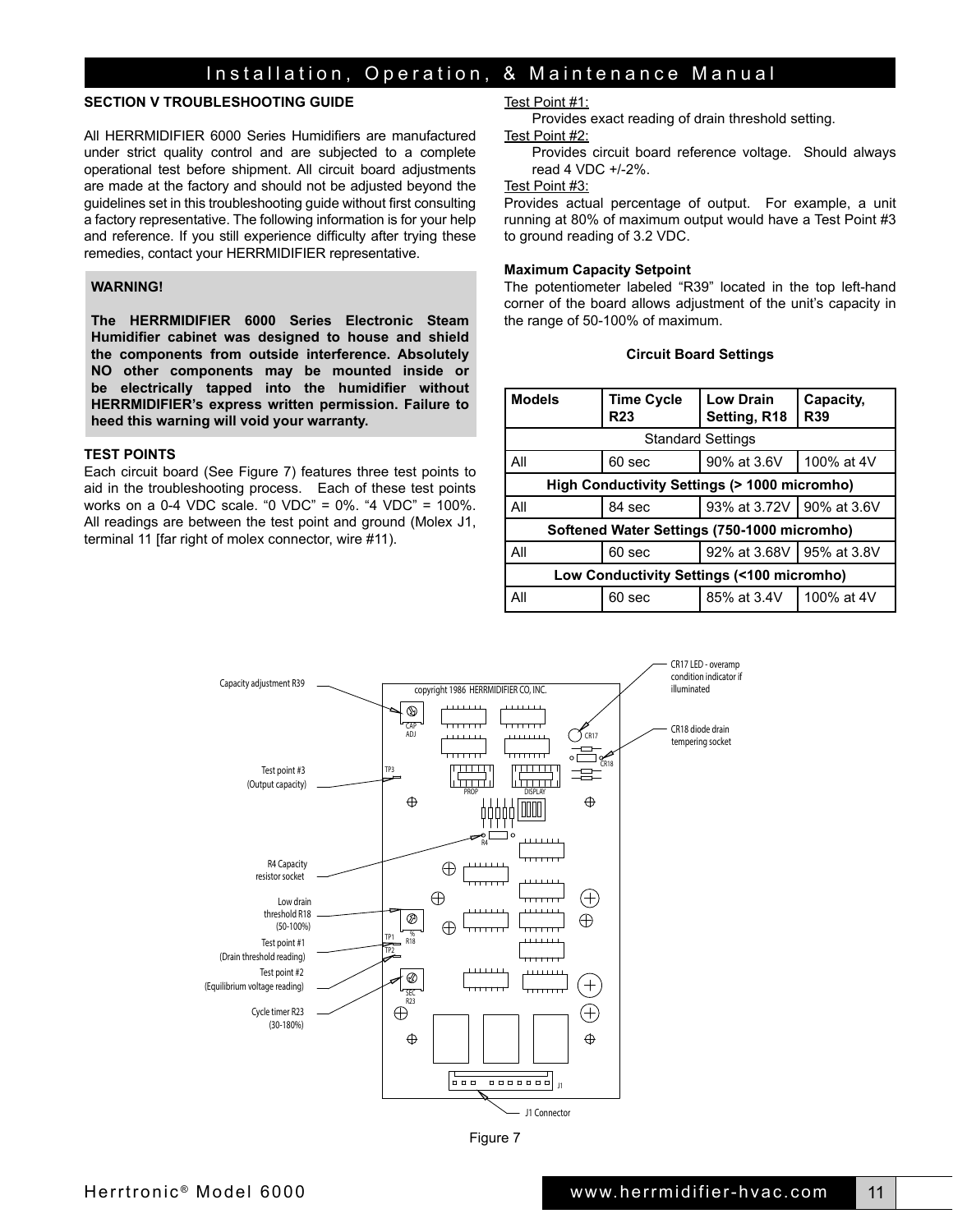| <b>Problem / Symptom</b>                                                                                                                                                                                                                                                                                                                                            | <b>Probable Cause</b>                                                                                                                                                                                                                                                        | <b>Reason - Correction</b>                                                                                                                                                                                                                                                                                                  |
|---------------------------------------------------------------------------------------------------------------------------------------------------------------------------------------------------------------------------------------------------------------------------------------------------------------------------------------------------------------------|------------------------------------------------------------------------------------------------------------------------------------------------------------------------------------------------------------------------------------------------------------------------------|-----------------------------------------------------------------------------------------------------------------------------------------------------------------------------------------------------------------------------------------------------------------------------------------------------------------------------|
| Overcurrent<br>The alarm condition occurs when an<br>overcurrent situation (>138% of rated<br>current) has occurred and the humidifier<br>has shut down to prevent any damage.<br>This alarm indicates that there has been<br>a significant reduction in resistance be-                                                                                             | Dead short between electrodes.                                                                                                                                                                                                                                               | Replace the steam cylinder. Check re-<br>sistance between electrodes with power<br>"off"                                                                                                                                                                                                                                    |
|                                                                                                                                                                                                                                                                                                                                                                     | Restricted or blocked drain.                                                                                                                                                                                                                                                 | Clean and inspect drain system.                                                                                                                                                                                                                                                                                             |
|                                                                                                                                                                                                                                                                                                                                                                     | Restricted fill system                                                                                                                                                                                                                                                       | Clean and inspect the fill system. Check<br>for restriction or loss of supply pressure.                                                                                                                                                                                                                                     |
| tween the main legs of the supply power<br>and the humidifier has been shut down to                                                                                                                                                                                                                                                                                 | Incoming water conductivity is outside<br>the range of normal circuit board settings.                                                                                                                                                                                        | Consult the factory for options.                                                                                                                                                                                                                                                                                            |
| prevent damage and should be serviced<br>before it is restarted. Overcurrent LED<br>CR 17 (Figure 7) is illuminated.                                                                                                                                                                                                                                                | Check amp draw to unit during start-up.<br>If amp draw greatly exceeds rated amp<br>draw, the drain threshold pot, labeled<br>"% adj." (R18), must be increased 2% to<br>increase the frequency and duration of<br>drains to reduce the conductivity inside<br>the cylinder. | Manually drain the unit and restart.                                                                                                                                                                                                                                                                                        |
| <b>End of Cylinder</b><br>This alarm condition occurs if the humidi-<br>fier is unable to reach full output over a 6<br>hour timeframe. It is constantly switching<br>between "fill" and "cylinder full" modes.<br>This alarm indicates a need to change<br>the cylinder, that the water supply is low<br>in conductivity, or that a foaming condi-<br>tion exists: | End of cylinder life - Cylinder life is<br>typically between 500 and 2000 hours,<br>depending on incoming water supply.                                                                                                                                                      | For emergency use, you may restart the<br>humidifier with the capacity setpoint,<br>R39, at a lower level to allow operation<br>until a replacement steam cylinder can<br>be obtained. To clear the fault, turn the<br>main disconnect to the unit "off" and then<br>back "on".                                             |
|                                                                                                                                                                                                                                                                                                                                                                     | If incoming water supply is less than 100<br>micromho, the unit may not be able to<br>pass the rated current through the water.                                                                                                                                              | See - NON-FAULT ACTIVATED PROB-<br>LEMS GUIDE - "Unit fills to the cylinder<br>full condition and remains cold"                                                                                                                                                                                                             |
|                                                                                                                                                                                                                                                                                                                                                                     | Foaming condition exists.                                                                                                                                                                                                                                                    | Flush and fill the steam cylinder several<br>times and restart. If it persists, you must<br>filter or treat the water to remove the<br>foaming agent. See circuit board settings<br>on previous page if supply water is soft-<br>ened. See NON - FAULT ACTIVATED<br>PROBLEMS GUIDE - "Water foaming<br>inside the cylinder" |
| <b>Fill System Fault</b>                                                                                                                                                                                                                                                                                                                                            | Loss of or restricted water supply                                                                                                                                                                                                                                           | Check fill system.                                                                                                                                                                                                                                                                                                          |
| This alarm condition occurs when the fill<br>valve has been energized for a 6 hour<br>timeframe. The humidifier has been                                                                                                                                                                                                                                            | Leaking drain system.                                                                                                                                                                                                                                                        | Check drain system.                                                                                                                                                                                                                                                                                                         |
|                                                                                                                                                                                                                                                                                                                                                                     | Defective drain valve.                                                                                                                                                                                                                                                       | Repair and replace as required.                                                                                                                                                                                                                                                                                             |
| shutdown to prevent any damage.                                                                                                                                                                                                                                                                                                                                     | Defective fill valve.                                                                                                                                                                                                                                                        | Repair and replace as required.                                                                                                                                                                                                                                                                                             |

### **Unit Detected Faults: (Red Service Light is ON)**

**NOTE: The three fault conditions outlined above will cause the humidifier to shut down and the service light on the front of the unit to illuminate. To clear these faults, the main power must be turned "off" and back "on" again.**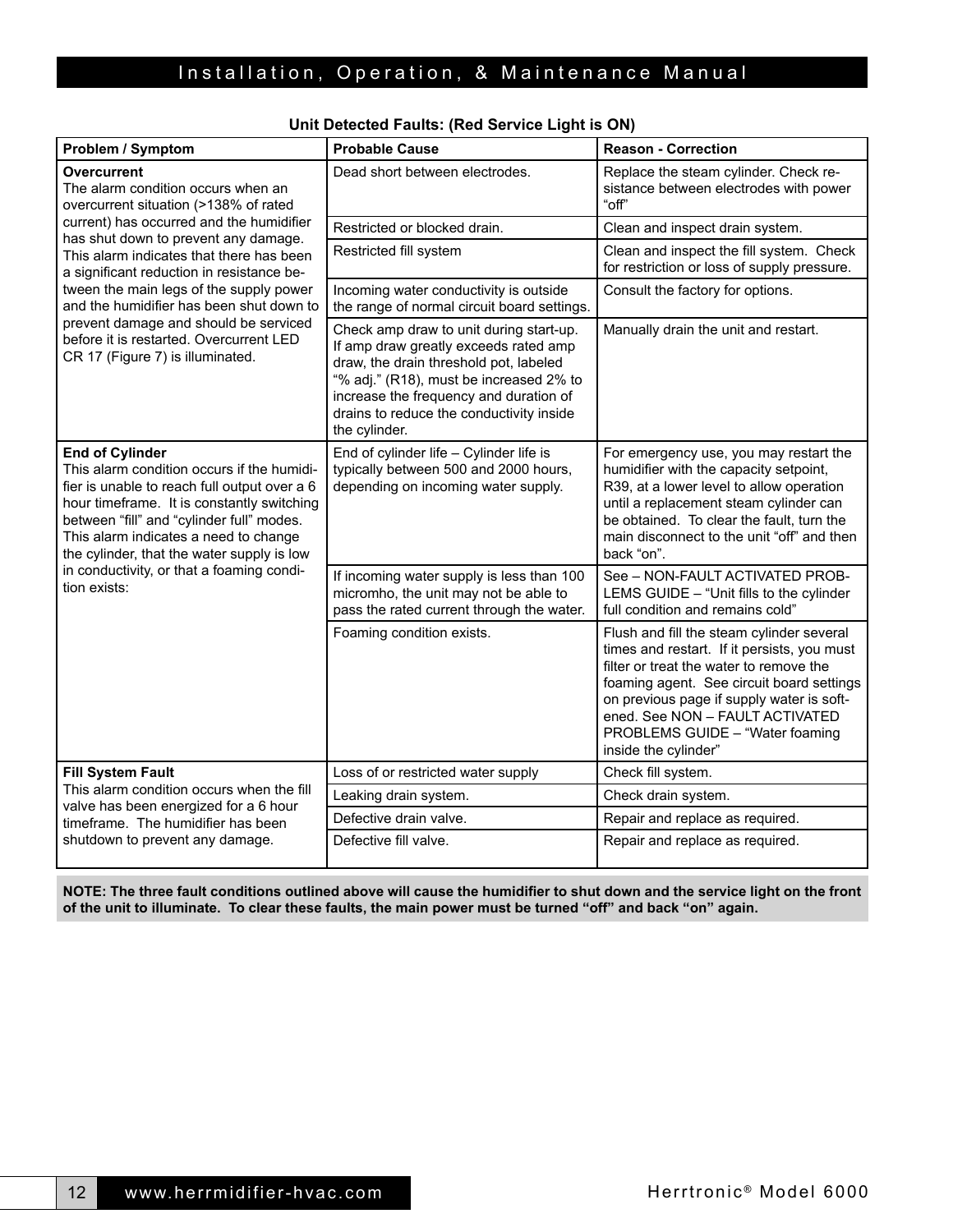**Non-Fault Activated Problems:**

| Problem / Symptom                                                          | <b>Reason - Correction</b>                                                                                                                                                                                                                                                                                                                                                                                                                                                                                                                                          |  |
|----------------------------------------------------------------------------|---------------------------------------------------------------------------------------------------------------------------------------------------------------------------------------------------------------------------------------------------------------------------------------------------------------------------------------------------------------------------------------------------------------------------------------------------------------------------------------------------------------------------------------------------------------------|--|
| 24 VAC circuit breaker trips as<br>soon as power switch is turned<br>"on". | Check the wiring at the 24 VAC breaker for a short or loose connection.                                                                                                                                                                                                                                                                                                                                                                                                                                                                                             |  |
|                                                                            | Disconnect the contactor coil from the circuit and repeat. If 24 volt breaker doesn't blow,<br>replace the contactor.                                                                                                                                                                                                                                                                                                                                                                                                                                               |  |
|                                                                            | Replace the main circuit board.                                                                                                                                                                                                                                                                                                                                                                                                                                                                                                                                     |  |
| 24 VAC circuit breaker trips after<br>the unit is turned on for about 15   | Disconnect fill valve from electrical circuit. If circuit breaker doesn't trip, replace the fill<br>valve.                                                                                                                                                                                                                                                                                                                                                                                                                                                          |  |
| seconds.                                                                   | Replace the main circuit board                                                                                                                                                                                                                                                                                                                                                                                                                                                                                                                                      |  |
| 24 VAC Circuit breaker trips when-<br>ever the drain valve activates       | Disconnect drain valve from electrical circuit. If circuit breaker doesn't trip, replace the drain<br>valve.                                                                                                                                                                                                                                                                                                                                                                                                                                                        |  |
|                                                                            | Remove the drain valve and ensure that it is clean and free of any obstructing mineral<br>deposits.                                                                                                                                                                                                                                                                                                                                                                                                                                                                 |  |
|                                                                            | Replace the main circuit board.                                                                                                                                                                                                                                                                                                                                                                                                                                                                                                                                     |  |
| Humidifier turned on but will not                                          | Check power supply.                                                                                                                                                                                                                                                                                                                                                                                                                                                                                                                                                 |  |
| operate. Power lamp is "off".                                              | Check circuit breaker.                                                                                                                                                                                                                                                                                                                                                                                                                                                                                                                                              |  |
|                                                                            | Check connector J1 on the circuit board and ensure that it is plugged into the circuit board<br>properly and that no wires are loose.                                                                                                                                                                                                                                                                                                                                                                                                                               |  |
|                                                                            | Ensure that there is 24 VAC between pole #9 and #11 connector J1. If not, check wiring.                                                                                                                                                                                                                                                                                                                                                                                                                                                                             |  |
|                                                                            | Check door interlock.                                                                                                                                                                                                                                                                                                                                                                                                                                                                                                                                               |  |
| Unit turned "on". Contactor pulled                                         | Check external shutoff valves and open if closed.                                                                                                                                                                                                                                                                                                                                                                                                                                                                                                                   |  |
| in, but no water is entering the<br>cylinder.                              | Check strainer and fill valve for clogs. Turn adjusting screw (Figure 5, page 8).                                                                                                                                                                                                                                                                                                                                                                                                                                                                                   |  |
|                                                                            | Check fill valve coil to determine if it is receiving 24 VAC. If so, replace the valve.                                                                                                                                                                                                                                                                                                                                                                                                                                                                             |  |
|                                                                            | Check for break in wiring.                                                                                                                                                                                                                                                                                                                                                                                                                                                                                                                                          |  |
| Excessive arcing in cylinder                                               | Check drain valve and ensure that when it activates it drains freely. Clean if necessary.<br>Replace valve if defective.                                                                                                                                                                                                                                                                                                                                                                                                                                            |  |
|                                                                            | Check water supply. If it is softened, increase the drain threshold pot, "% adj." (R18), up to<br>92% at 3.68VDC. (See Figure 7, page 11.)                                                                                                                                                                                                                                                                                                                                                                                                                          |  |
|                                                                            | Use high conductivity settings if water supply is very hard, >750 micromho.                                                                                                                                                                                                                                                                                                                                                                                                                                                                                         |  |
|                                                                            | Unit filling slower or at the same rate as the water is boiling, causing over concentration and<br>foaming. Check restriction in fill line. Adjust the metering fill valve to allow greater flow of<br>water. (See Figure 5.)                                                                                                                                                                                                                                                                                                                                       |  |
|                                                                            | Have water analyzed. If iron content is greater than .1 mg/liter, a filter will have to be used.                                                                                                                                                                                                                                                                                                                                                                                                                                                                    |  |
|                                                                            | Consult factory with water analysis                                                                                                                                                                                                                                                                                                                                                                                                                                                                                                                                 |  |
| Unit fills to the cylinder full condi-<br>tion and remains cold.           | Check between Test Point #3 and ground with a multimeter set on VDC scale. Confirm the<br>circuit board is seeing low current flow (<2.8 VDC). Proceed to next step.                                                                                                                                                                                                                                                                                                                                                                                                |  |
|                                                                            | If on initial fill, unit reaches less than 70% of rated capacity (2.8 VDC on Test Point #3),<br>adjust the drain threshold pot, "% adj." (R18), down 2-3%. Manually drain the unit down<br>completely and add 1/2 Alka Seltzer tablet via the fill tee(GT-120). Restart the unit while<br>monitoring the amp draw. Fill unit $\frac{1}{4}$ full and turn "off" for several minutes to allow tablets to<br>dissolve. Restart unit. If amperage rises rapidly, it may be necessary to dilute the water. If<br>amperage rises slowly, add another Alka-Seltzer tablet. |  |
|                                                                            | Check that drain valve is sealing properly.                                                                                                                                                                                                                                                                                                                                                                                                                                                                                                                         |  |
|                                                                            | Check the water conductivity and consult the factory.                                                                                                                                                                                                                                                                                                                                                                                                                                                                                                               |  |
| Unit turned on and cycles for a                                            | Check cylinder fill interface connections.                                                                                                                                                                                                                                                                                                                                                                                                                                                                                                                          |  |
| short period of time. Then it stops<br>in the middle of a fill cycle and   | Check cylinder connections. (See Figures 6A-6D, page 10.)                                                                                                                                                                                                                                                                                                                                                                                                                                                                                                           |  |
| won't reset until boiling stops.                                           | Check items in next troubleshooting tip concerning foaming.                                                                                                                                                                                                                                                                                                                                                                                                                                                                                                         |  |
|                                                                            | Check amperage between cylinder full electrode and cylinder full interface terminal #1. If it<br>is greater than 7.0 mAAC, take a fill water sample and consult the factory.                                                                                                                                                                                                                                                                                                                                                                                        |  |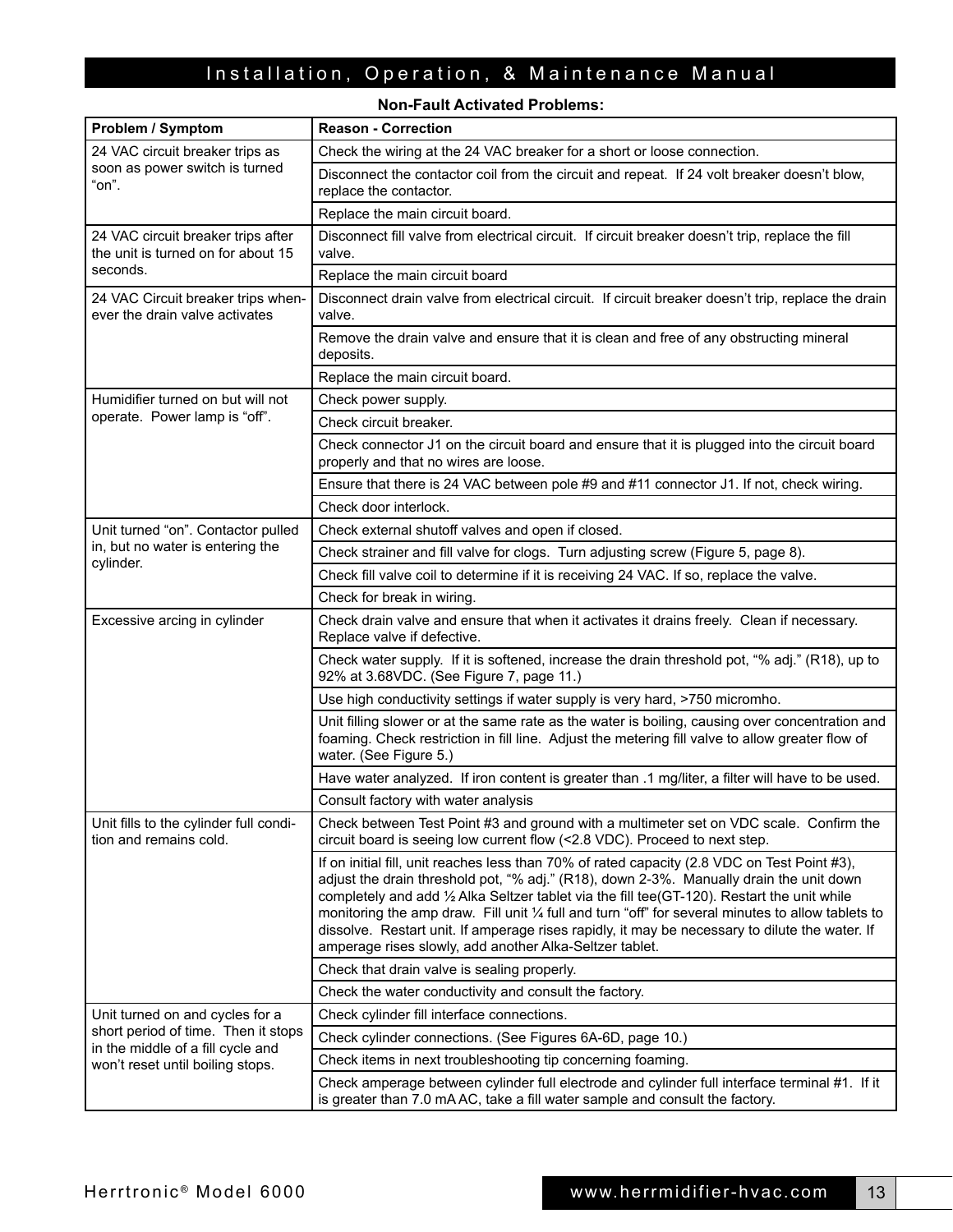| <b>Problem/Symptom</b>                                                                                                                       | <b>Reason - Correction</b>                                                                                                                                                                                                                                                                                                                                                                                                                                                                                                                                                                     |  |
|----------------------------------------------------------------------------------------------------------------------------------------------|------------------------------------------------------------------------------------------------------------------------------------------------------------------------------------------------------------------------------------------------------------------------------------------------------------------------------------------------------------------------------------------------------------------------------------------------------------------------------------------------------------------------------------------------------------------------------------------------|--|
| Water "foaming" inside the cylin-<br>der.                                                                                                    | Check drain valve and ensure that water drains freely. If necessary, clean or replace valve if<br>defective.                                                                                                                                                                                                                                                                                                                                                                                                                                                                                   |  |
|                                                                                                                                              | Check water supply. If it is commercially softened, either increase the drain threshold (R18)<br>to 92% or reconnect the unit to raw water. Drain and restart the unit. If the unit is connect-<br>ed to a hot water line, reconnect to the cold water line. (3.68VDC)                                                                                                                                                                                                                                                                                                                         |  |
|                                                                                                                                              | If steam line is hard copper, drain cylinder and test unit operation disconnected from steam<br>line to ensure flux from solder joints is not causing foaming.                                                                                                                                                                                                                                                                                                                                                                                                                                 |  |
|                                                                                                                                              | Observe the fill tee(GT-120). If water is going down the overflow and the water level is low:<br>Check to ensure that static pressure in the duct is not forcing water down the overflow<br>instead of allowing water to enter the cylinder.<br>Adjust the fill metering valve to regulate the water flow to the cylinder. (Figure 5.)<br>Unit filling slower or at the same rate as it is boiling off, causing over concentration and<br>foaming. Fill rate must be increased. Open metering valve.<br>If the fill valve is already fully open, get a water analysis and consult the factory. |  |
| Cylinder fills and overflows                                                                                                                 | Check cylinder wiring. (See Figures 6A-6D, page 10.)                                                                                                                                                                                                                                                                                                                                                                                                                                                                                                                                           |  |
|                                                                                                                                              | Check wiring of cylinder full interface.                                                                                                                                                                                                                                                                                                                                                                                                                                                                                                                                                       |  |
|                                                                                                                                              | If more than 1.9 mA AC is passing between the cylinder full electrode and interface termi-<br>nal #1, and when placing multimeter between terminal #3 and ground yields approximately<br>negative 11 VDC, replace the interface.                                                                                                                                                                                                                                                                                                                                                               |  |
|                                                                                                                                              | Replace the circuit board.                                                                                                                                                                                                                                                                                                                                                                                                                                                                                                                                                                     |  |
|                                                                                                                                              | Consult the factory after obtaining a water analysis                                                                                                                                                                                                                                                                                                                                                                                                                                                                                                                                           |  |
| Unit turned on, fills to full amp<br>draw, stops filling, and after a<br>delay, the circuit breaker trips and<br>the service light comes on. | Use the "On-Off Drain" switch to drain the cylinder. Turn the capacity adjustment pot(R39)<br>on the main circuit board to 80% and restart the humidifier. (3.2VDC)                                                                                                                                                                                                                                                                                                                                                                                                                            |  |
|                                                                                                                                              | Check the drain valve and clean or replace if necessary.                                                                                                                                                                                                                                                                                                                                                                                                                                                                                                                                       |  |
|                                                                                                                                              | If the drain valve doesn't come on before the service light illuminates, replace the main<br>circuit board.                                                                                                                                                                                                                                                                                                                                                                                                                                                                                    |  |
| Unit cycle "on" and "off" rapidly                                                                                                            | Check location and setting of high limit humidistat                                                                                                                                                                                                                                                                                                                                                                                                                                                                                                                                            |  |
| Cabinet leaks                                                                                                                                | Check for loose connections                                                                                                                                                                                                                                                                                                                                                                                                                                                                                                                                                                    |  |
|                                                                                                                                              | Fill tube out of fill tee                                                                                                                                                                                                                                                                                                                                                                                                                                                                                                                                                                      |  |
|                                                                                                                                              | Steam cylinder out of drain cup                                                                                                                                                                                                                                                                                                                                                                                                                                                                                                                                                                |  |
|                                                                                                                                              | Cabinet drain backing up, kink in drain line                                                                                                                                                                                                                                                                                                                                                                                                                                                                                                                                                   |  |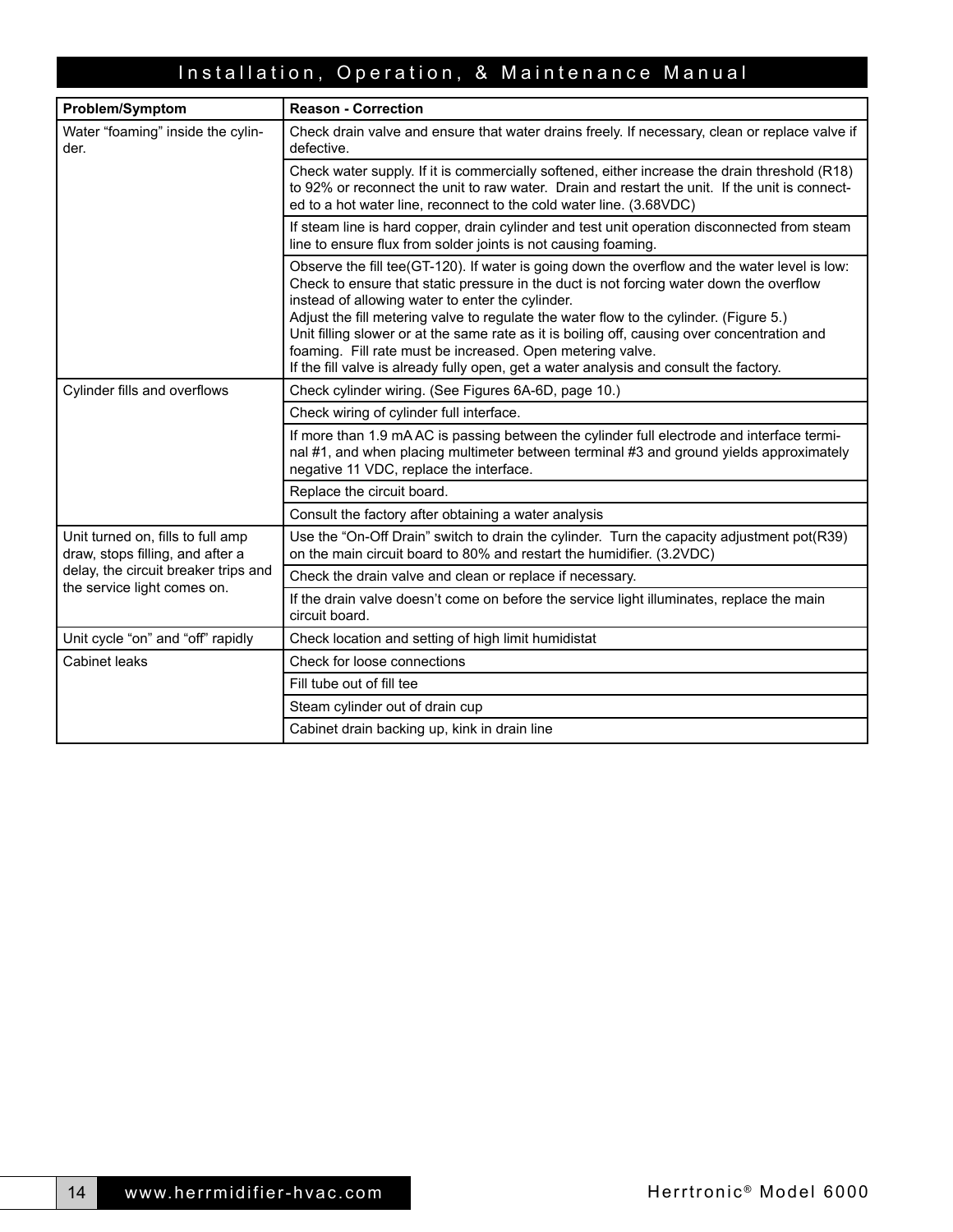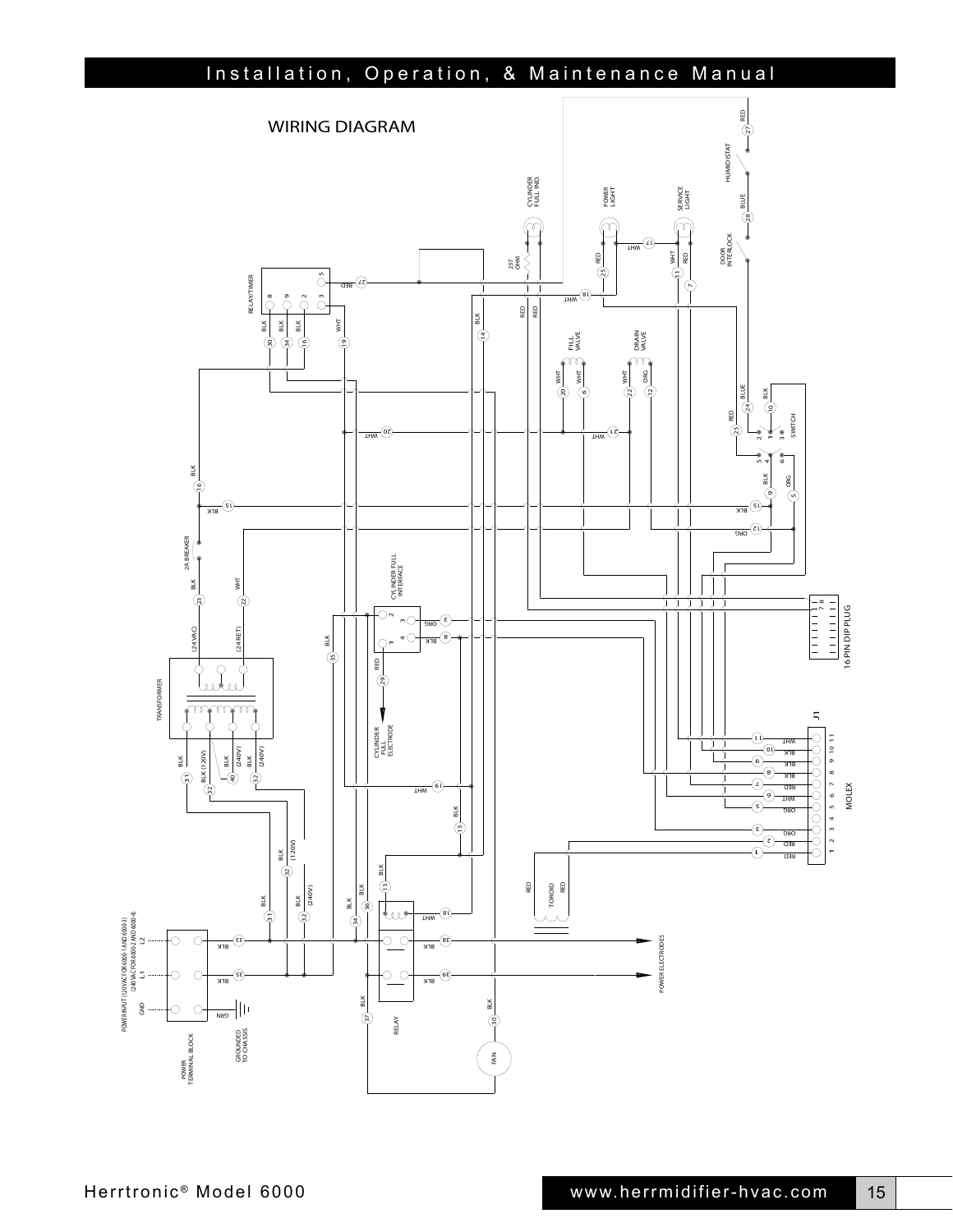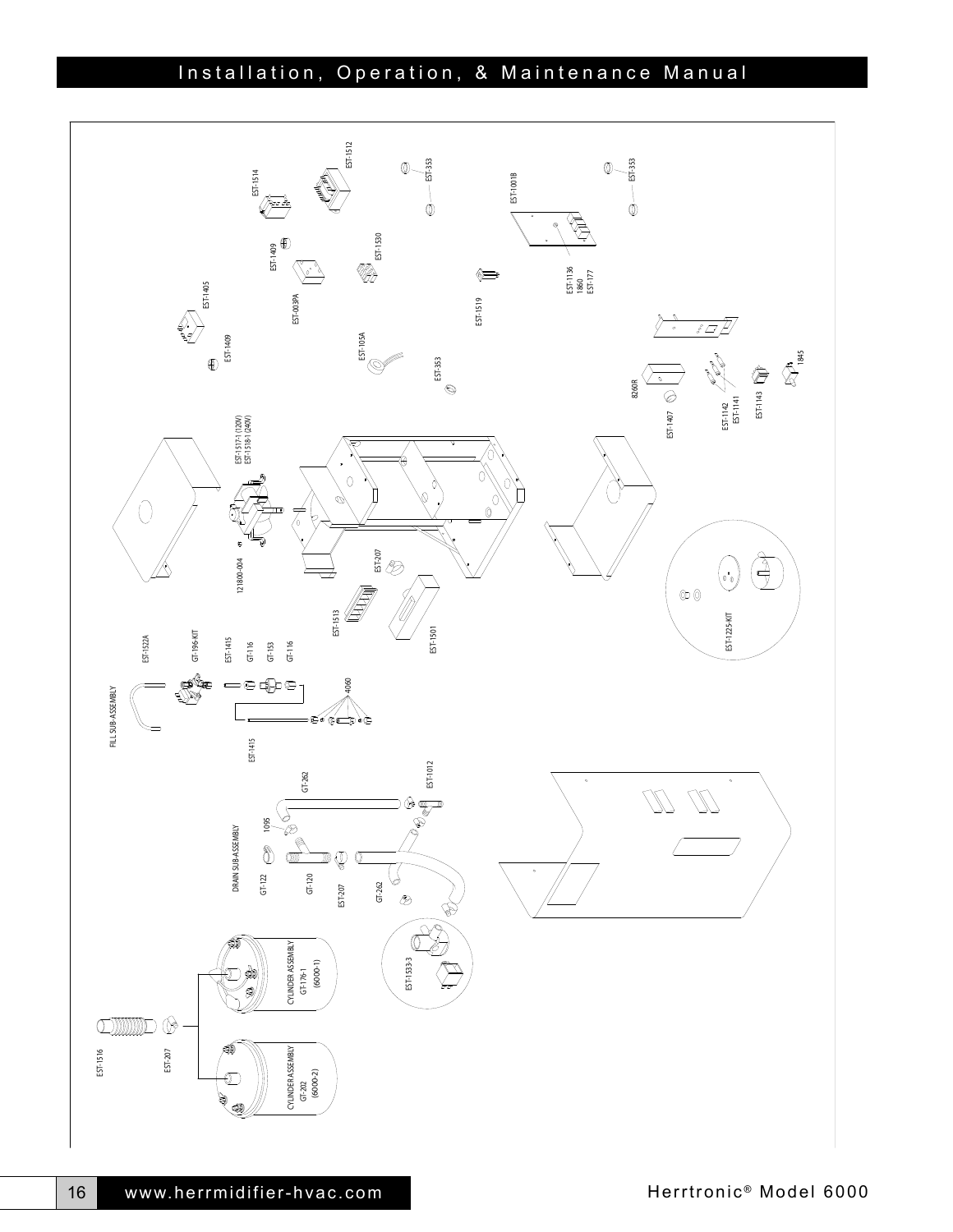#### **Parts List**

| 1095                | Hose Clamp SS                                                  |
|---------------------|----------------------------------------------------------------|
| 1845                | Door Interlock                                                 |
| 1860                | <b>KEP Nut, 6-32</b>                                           |
| 4060                | Fitting, 1/4" Bulkhead                                         |
| 8620R               | Humidistat Element                                             |
| 121800-004          | <b>KEP Nut, 8-32</b>                                           |
| <b>EST-003PA</b>    | <b>Cylinder Full Interface</b>                                 |
| <b>EST-105A</b>     | <b>Toroid Transformer</b>                                      |
| <b>EST-177</b>      | Nylon Spacer                                                   |
| <b>EST-207</b>      | Clamp                                                          |
| <b>EST-353</b>      | <b>Bushing</b>                                                 |
| <b>EST-1001B</b>    | Main Circuit Board                                             |
| EST-1136            | Nylon Washer                                                   |
| EST-1141            | Red Lamp                                                       |
| EST-1142            | Green Lamp (2)                                                 |
| EST-1143            | On Off Drain Switch                                            |
| <b>EST-1225-KIT</b> | Drain Reservoir Kit                                            |
| EST-1405            | Timer/Relay                                                    |
| EST-1407            | Knob                                                           |
| EST-1409            | Universal Bushing                                              |
| EST-1415            | Tubing                                                         |
| EST-1501            | Steam Manifold                                                 |
| EST-1512            | Transformer 120/240 to 24 VAC                                  |
| EST-1513            | <b>Distribution Louver</b>                                     |
| EST-1514            | Relay, 2 pole, 20 A                                            |
| EST-1516            | Steam Hose                                                     |
| EST-1517-1          | Fan, 120V                                                      |
| EST-1518-1          | Fan, 240V                                                      |
| EST-1519            | Circuit Breaker, 2A                                            |
| <b>EST-1522A</b>    | Fill Assembly                                                  |
| EST-1530            | <b>Terminal Block</b>                                          |
| EST-1533-3          | Drain Valve Kit                                                |
| EST-1542            | Power Wire Assembly (Not Shown)                                |
| GT-116              | <b>Celcon Compression Nuts</b>                                 |
| GT-120              | Fill Tee                                                       |
| GT-122              | Nylon Clamp                                                    |
| GT-153              | <b>Strainer SS</b>                                             |
| GT-176-1            | Low Conductivity Steam Cylinder Assembly (Standard 120V Units) |
| GT-196-KIT          | Fill Valve Replacement Kit                                     |
| GT-202              | Steam Cylinder Assembly (Standard 240V Units)                  |
| GT-262              | Hose, 1/2" I.D. Overflow                                       |